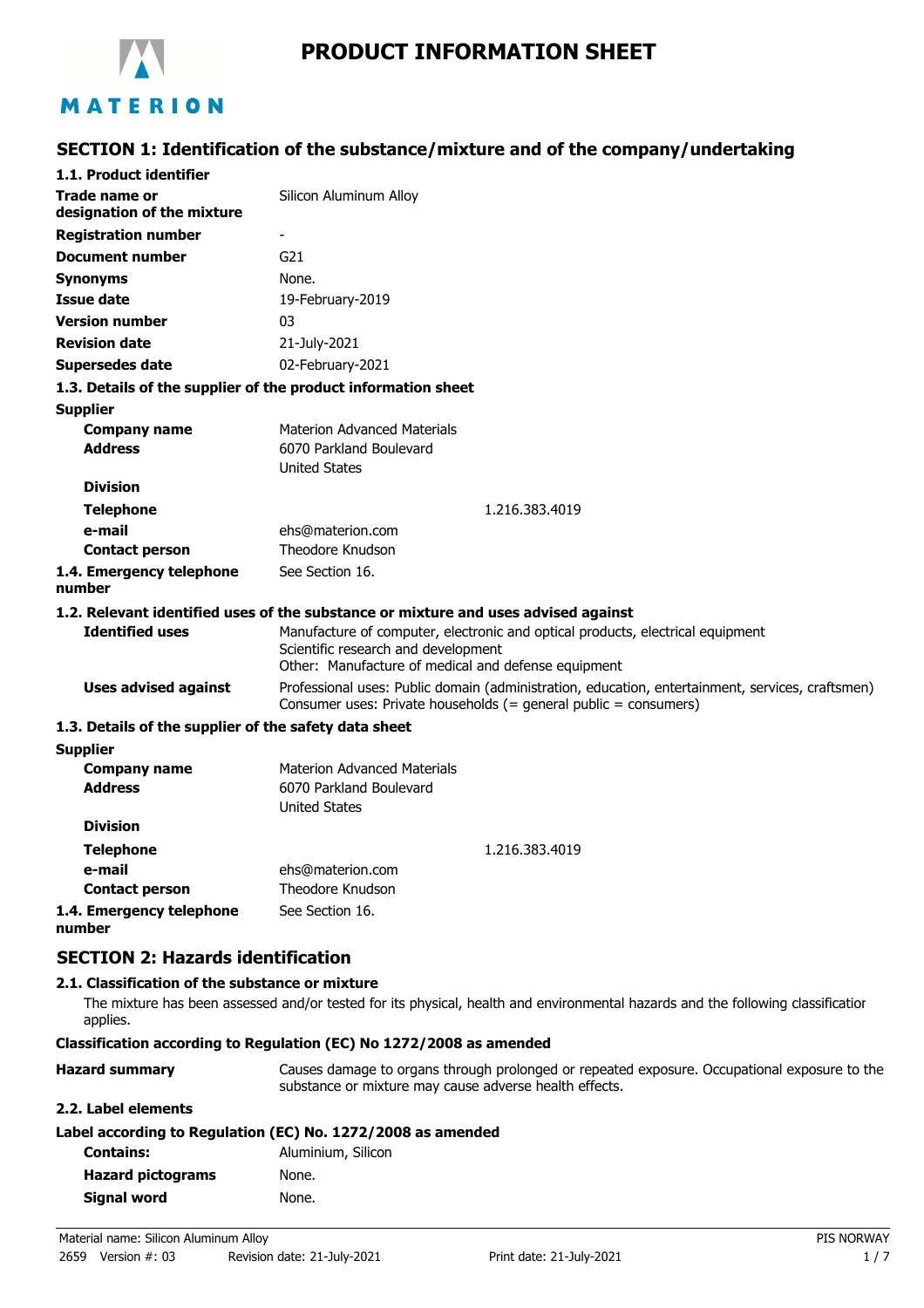| <b>Hazard statements</b>          | The material as sold in solid form is generally not considered hazardous. However, if the process<br>involves grinding, melting, cutting or any other process that causes a release of dust or fumes,<br>hazardous levels of airborne particulate could be generated. |
|-----------------------------------|-----------------------------------------------------------------------------------------------------------------------------------------------------------------------------------------------------------------------------------------------------------------------|
| <b>Precautionary statements</b>   |                                                                                                                                                                                                                                                                       |
| <b>Prevention</b>                 | Observe good industrial hygiene practices.                                                                                                                                                                                                                            |
| <b>Response</b>                   |                                                                                                                                                                                                                                                                       |
| P314                              | Get medical advice/attention if you feel unwell.                                                                                                                                                                                                                      |
| <b>Storage</b>                    | Store away from incompatible materials.                                                                                                                                                                                                                               |
| <b>Disposal</b>                   |                                                                                                                                                                                                                                                                       |
| P501                              | Dispose of contents/container in accordance with local/regional/national/international regulations.                                                                                                                                                                   |
| Supplemental label<br>information | For further information, please contact the Product Stewardship Department at $+1.800.862.4118$ .                                                                                                                                                                     |
| 2.3. Other hazards                | Not a PBT or vPvB substance or mixture.                                                                                                                                                                                                                               |
|                                   |                                                                                                                                                                                                                                                                       |

# **SECTION 3: Composition/information on ingredients**

### **3.2. Mixtures**

#### **General information**

| <b>Chemical name</b> |                          | $\frac{0}{0}$ | No.                    | CAS-No. / EC REACH Registration No. Index No. |                          | <b>Notes</b> |
|----------------------|--------------------------|---------------|------------------------|-----------------------------------------------|--------------------------|--------------|
| Silicon              |                          | $75 - 90$     | 7440-21-3<br>231-130-8 |                                               | $\overline{\phantom{0}}$ |              |
|                      | <b>Classification: -</b> |               |                        |                                               |                          |              |
| Aluminium            |                          | $10 - 25$     | 7429-90-5<br>231-072-3 | 01-2119529243-45-0056 013-002-00-1            |                          |              |
|                      | <b>Classification: -</b> |               |                        |                                               |                          |              |

# **SECTION 4: First aid measures**

| General information                                                                      | If you feel unwell, seek medical advice (show the label where possible). Ensure that medical<br>personnel are aware of the material(s) involved, and take precautions to protect themselves. |
|------------------------------------------------------------------------------------------|----------------------------------------------------------------------------------------------------------------------------------------------------------------------------------------------|
| 4.1. Description of first aid measures                                                   |                                                                                                                                                                                              |
| <b>Inhalation</b>                                                                        | Move to fresh air. Call a physician if symptoms develop or persist.                                                                                                                          |
| <b>Skin contact</b>                                                                      | Wash off with soap and water. Get medical attention if irritation develops and persists.                                                                                                     |
| Eye contact                                                                              | Rinse with water. Get medical attention if irritation develops and persists.                                                                                                                 |
| <b>Ingestion</b>                                                                         | Rinse mouth. Get medical attention if symptoms occur.                                                                                                                                        |
| 4.2. Most important<br>symptoms and effects, both<br>acute and delayed                   | Under normal conditions of intended use, this material does not pose a risk to health.                                                                                                       |
| 4.3. Indication of any<br>immediate medical attention<br>and special treatment<br>needed | Not available.                                                                                                                                                                               |
|                                                                                          |                                                                                                                                                                                              |

# **SECTION 5: Firefighting measures**

| <b>General fire hazards</b>                                                                | No unusual fire or explosion hazards noted.                                                |
|--------------------------------------------------------------------------------------------|--------------------------------------------------------------------------------------------|
| 5.1. Extinguishing media<br>Suitable extinguishing<br>media                                | Powder. Dry sand.                                                                          |
| Unsuitable extinguishing<br>media                                                          | Carbon dioxide (CO2).                                                                      |
| 5.2. Special hazards arising<br>from the substance or<br>mixture                           | Non-combustible, substance itself does not burn.                                           |
| 5.3. Advice for firefighters<br><b>Special protective</b><br>equipment for<br>firefighters | Wear suitable protective equipment.                                                        |
| <b>Special firefighting</b><br>procedures                                                  | Move containers from fire area if you can do so without risk.                              |
| <b>Specific methods</b>                                                                    | Use standard firefighting procedures and consider the hazards of other involved materials. |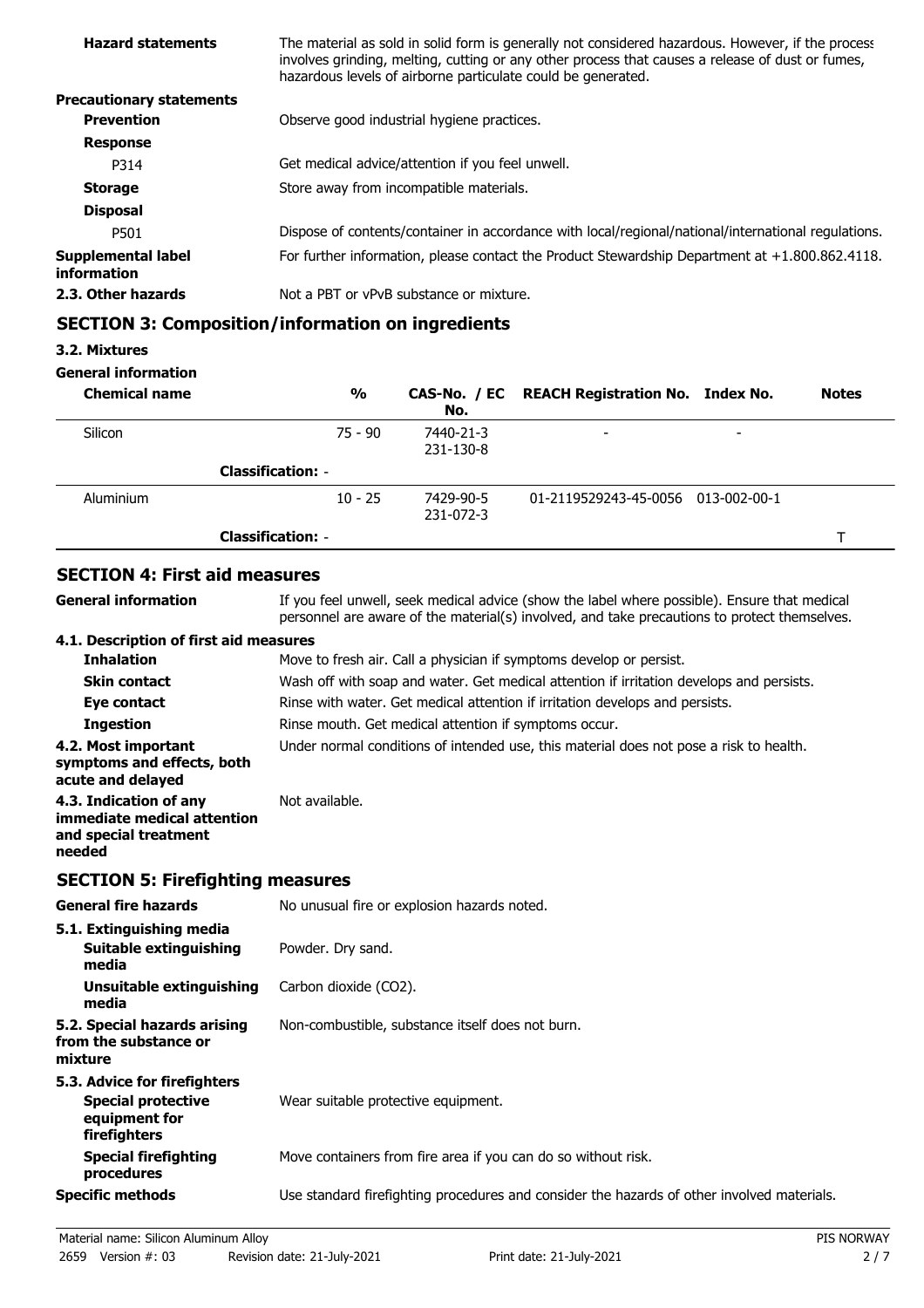## **SECTION 6: Accidental release measures**

|                                                              | 6.1. Personal precautions, protective equipment and emergency procedures                           |
|--------------------------------------------------------------|----------------------------------------------------------------------------------------------------|
| For non-emergency<br>personnel                               | Keep unnecessary personnel away. For personal protection, see section 8 of the PIS.                |
| For emergency<br>responders                                  | Keep unnecessary personnel away. Use personal protection recommended in Section 8 of the PIS.      |
| 6.2. Environmental<br>precautions                            | No special environmental precautions required.                                                     |
| 6.3. Methods and material for<br>containment and cleaning up | Stop the flow of material, if this is without risk. For waste disposal, see section 13 of the PIS. |
| 6.4. Reference to other<br>sections                          | For personal protection, see section 8 of the PIS. For waste disposal, see section 13 of the PIS.  |
| CECTION 7: Handling and storage                              |                                                                                                    |

### **SECTION 7: Handling and storage**

| 7.1. Precautions for safe<br>handling                                          | Observe good industrial hygiene practices.                          |
|--------------------------------------------------------------------------------|---------------------------------------------------------------------|
| 7.2. Conditions for safe<br>storage, including any<br><i>incompatibilities</i> | Store away from incompatible materials (see Section 10 of the PIS). |
| 7.3. Specific end use(s)                                                       | Not available.                                                      |

## **SECTION 8: Exposure controls/personal protection**

#### **8.1. Control parameters**

#### **Occupational exposure limits**

#### **Norway. Administrative Norms for Contaminants in the Workplace**

| <b>Components</b>                                    | <b>Type</b>                                                                                                                                                                                                                                                                                                                                                        | <b>Value</b>  | <b>Form</b>        |  |  |
|------------------------------------------------------|--------------------------------------------------------------------------------------------------------------------------------------------------------------------------------------------------------------------------------------------------------------------------------------------------------------------------------------------------------------------|---------------|--------------------|--|--|
| Aluminium (CAS 7429-90-5)                            | <b>TLV</b>                                                                                                                                                                                                                                                                                                                                                         | 5 mg/m $3$    | Pyrophoric powder. |  |  |
|                                                      |                                                                                                                                                                                                                                                                                                                                                                    | $5$ mg/m $3$  | Welding fume.      |  |  |
| Silicon (CAS 7440-21-3)                              | <b>TLV</b>                                                                                                                                                                                                                                                                                                                                                         | $10$ mg/m $3$ |                    |  |  |
| <b>Biological limit values</b>                       | No biological exposure limits noted for the ingredient(s).                                                                                                                                                                                                                                                                                                         |               |                    |  |  |
| <b>Recommended monitoring</b><br>procedures          | Follow standard monitoring procedures.                                                                                                                                                                                                                                                                                                                             |               |                    |  |  |
| <b>Derived no effect levels</b><br>(DNELs)           | Not available.                                                                                                                                                                                                                                                                                                                                                     |               |                    |  |  |
| <b>Predicted no effect</b><br>concentrations (PNECs) | Not available.                                                                                                                                                                                                                                                                                                                                                     |               |                    |  |  |
| 8.2. Exposure controls                               |                                                                                                                                                                                                                                                                                                                                                                    |               |                    |  |  |
| <b>Appropriate engineering</b><br>controls           | Good general ventilation should be used. Ventilation rates should be matched to conditions. If<br>applicable, use process enclosures, local exhaust ventilation, or other engineering controls to<br>maintain airborne levels below recommended exposure limits. If exposure limits have not been<br>established, maintain airborne levels to an acceptable level. |               |                    |  |  |
|                                                      | Individual protection measures, such as personal protective equipment                                                                                                                                                                                                                                                                                              |               |                    |  |  |
| <b>General information</b>                           | Not available.                                                                                                                                                                                                                                                                                                                                                     |               |                    |  |  |
| Eye/face protection                                  | If contact is likely, safety glasses with side shields are recommended.                                                                                                                                                                                                                                                                                            |               |                    |  |  |
| <b>Skin protection</b>                               |                                                                                                                                                                                                                                                                                                                                                                    |               |                    |  |  |
| - Hand protection                                    | Wear gloves to prevent metal cuts and skin abrasions during handling.                                                                                                                                                                                                                                                                                              |               |                    |  |  |
| - Other                                              | Wear suitable protective clothing.                                                                                                                                                                                                                                                                                                                                 |               |                    |  |  |
| <b>Respiratory protection</b>                        | In case of insufficient ventilation, wear suitable respiratory equipment.                                                                                                                                                                                                                                                                                          |               |                    |  |  |
| <b>Thermal hazards</b>                               | Wear appropriate thermal protective clothing, when necessary.                                                                                                                                                                                                                                                                                                      |               |                    |  |  |
| <b>Hygiene measures</b>                              | Always observe good personal hygiene measures, such as washing after handling the material and<br>before eating, drinking, and/or smoking. Routinely wash work clothing and protective equipment to<br>remove contaminants.                                                                                                                                        |               |                    |  |  |
| <b>Environmental exposure</b><br>controls            | Good general ventilation should be used. Ventilation rates should be matched to conditions. If<br>applicable, use process enclosures, local exhaust ventilation, or other engineering controls to<br>maintain airborne levels below recommended exposure limits. If exposure limits have not been<br>established, maintain airborne levels to an acceptable level. |               |                    |  |  |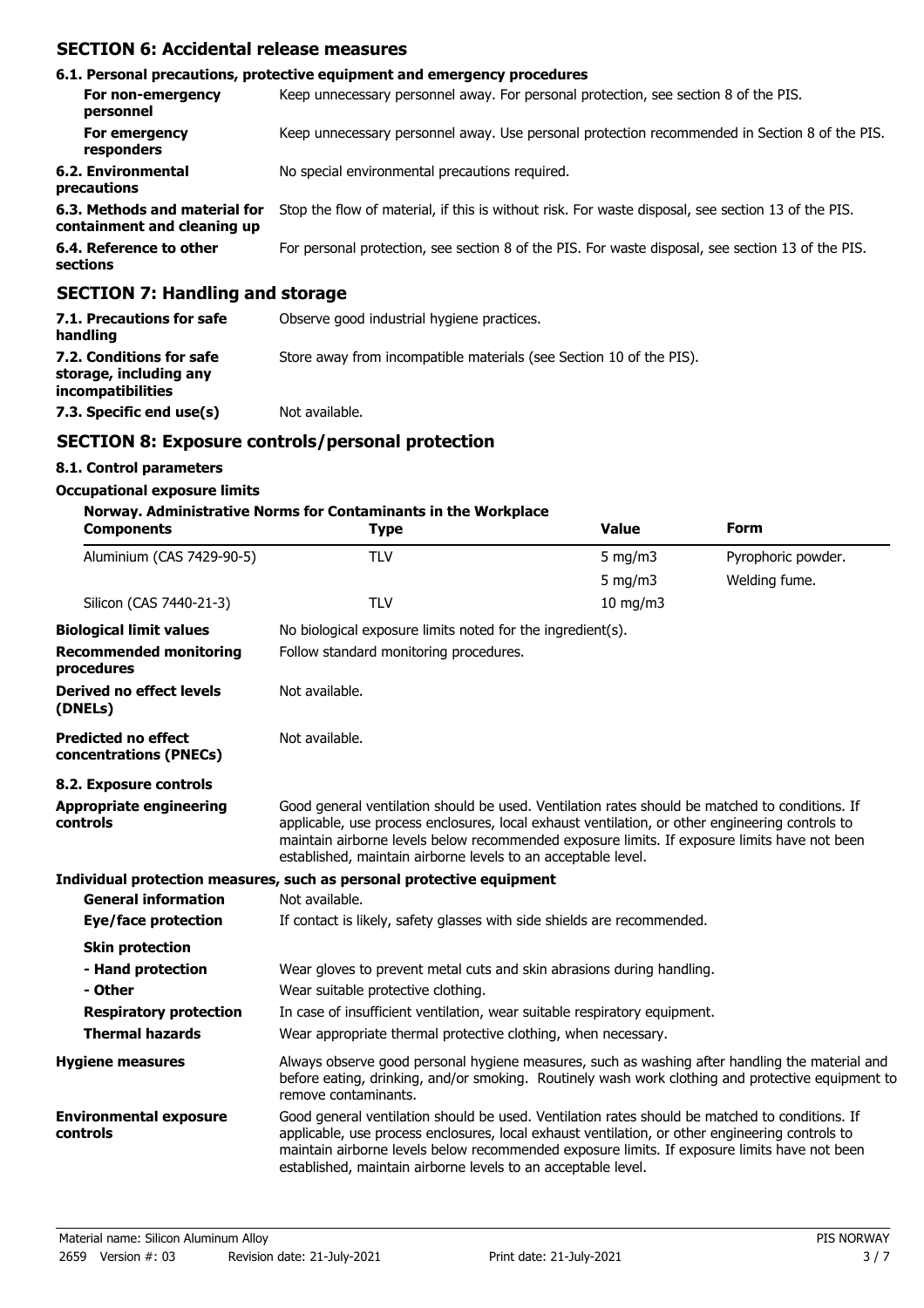# **SECTION 9: Physical and chemical properties**

# **9.1. Information on basic physical and chemical properties**

| <b>Appearance</b>                                   |                                                            |
|-----------------------------------------------------|------------------------------------------------------------|
| <b>Physical state</b>                               | Solid.                                                     |
| Form                                                | Particulate.                                               |
| Colour                                              | Grey.                                                      |
| Odour                                               | None.                                                      |
| <b>Odour threshold</b>                              | Not applicable.                                            |
| рH                                                  | Not applicable.                                            |
| <b>Melting point/freezing point</b>                 | 580 - 1360 °C (1076 - 2480 °F) estimated / Not applicable. |
| Initial boiling point and<br>boiling range          | Not applicable.                                            |
| <b>Flash point</b>                                  | Not applicable.                                            |
| <b>Evaporation rate</b>                             | Not applicable.                                            |
| <b>Flammability (solid, gas)</b>                    | None known.                                                |
| <b>Upper/lower flammability or explosive limits</b> |                                                            |
| <b>Explosive limit - lower (</b><br>%)              | Not applicable.                                            |
| <b>Explosive limit - lower (</b><br>%) temperature  | Not applicable.                                            |
| Explosive limit – upper<br>(%)                      | Not applicable.                                            |
| <b>Explosive limit - upper (</b><br>%) temperature  | Not applicable.                                            |
| <b>Vapour pressure</b>                              | Not applicable.                                            |
| <b>Vapour density</b>                               | Not applicable.                                            |
| <b>Relative density</b>                             | Not applicable.                                            |
| Solubility(ies)                                     |                                                            |
| Solubility (water)                                  | Insoluble.                                                 |
| <b>Partition coefficient</b><br>(n-octanol/water)   | Not applicable.                                            |
| <b>Auto-ignition temperature</b>                    | Not applicable.                                            |
| <b>Decomposition temperature</b>                    | Not applicable.                                            |
| <b>Viscosity</b>                                    | Not applicable.                                            |
| <b>Explosive properties</b>                         | Not explosive.                                             |
| <b>Oxidising properties</b>                         | Not oxidising.                                             |
| 9.2. Other information                              |                                                            |
| <b>Bulk density</b>                                 | Not applicble.                                             |
| <b>Density</b>                                      | 2,31 - 2,36 g/cm3                                          |
|                                                     |                                                            |

# **SECTION 10: Stability and reactivity**

| 10.1. Reactivity                            | The product is stable and non-reactive under normal conditions of use, storage and transport |  |
|---------------------------------------------|----------------------------------------------------------------------------------------------|--|
| 10.2. Chemical stability                    | Material is stable under normal conditions.                                                  |  |
| 10.3. Possibility of hazardous<br>reactions | No dangerous reaction known under conditions of normal use.                                  |  |
| 10.4. Conditions to avoid                   | Contact with incompatible materials.                                                         |  |
| 10.5. Incompatible materials                | Acids. Alkalies.                                                                             |  |
| 10.6. Hazardous<br>decomposition products   | No hazardous decomposition products are known.                                               |  |
| $C = C + C + C$                             |                                                                                              |  |

### **SECTION 11: Toxicological information**

| <b>General information</b> | The products are classified as articles and, as such, do not present a physical or health hazard ir<br>the present form. If the products are processed or handled in ways that generate particles (dust, |
|----------------------------|----------------------------------------------------------------------------------------------------------------------------------------------------------------------------------------------------------|
|                            | fume, particles and/or powder), a potential health hazard could exist and risk management<br>measures must be taken to minimize risk.                                                                    |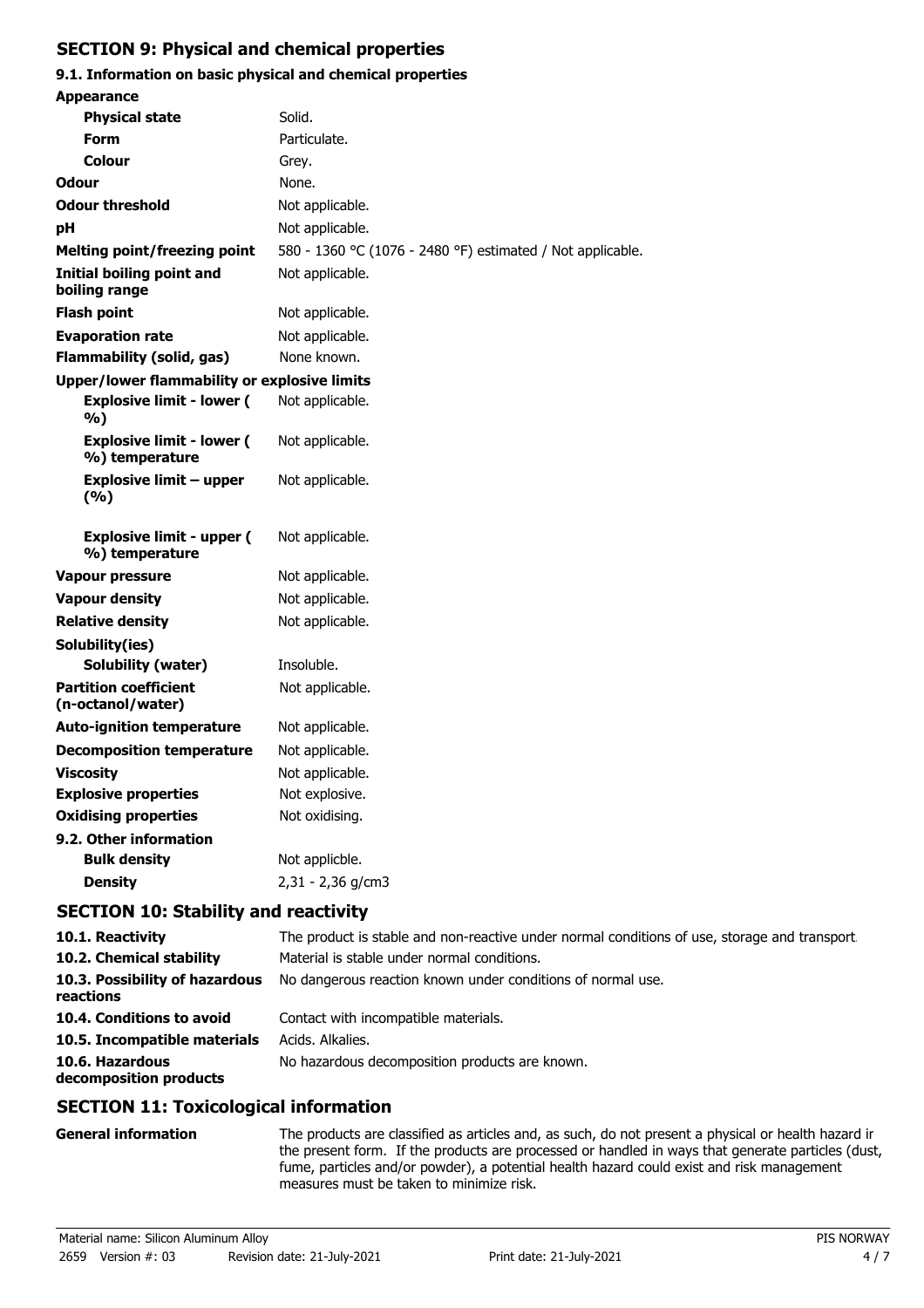#### **Information on likely routes of exposure**

| <b>Inhalation</b>                                     | No adverse effects due to inhalation are expected. |
|-------------------------------------------------------|----------------------------------------------------|
| <b>Skin contact</b>                                   | Not likely, due to the form of the product.        |
| Eye contact                                           | Not likely, due to the form of the product.        |
| <b>Ingestion</b>                                      | Expected to be a low ingestion hazard.             |
| <b>Symptoms</b>                                       | None known.                                        |
| 11.1. Information on toxicological effects            |                                                    |
| <b>Acute toxicity</b>                                 | None known.                                        |
| <b>Skin corrosion/irritation</b>                      | Not likely, due to the form of the product.        |
| Serious eye damage/eye<br>irritation                  | None known.                                        |
| <b>Respiratory sensitisation</b>                      | Not a respiratory sensitizer.                      |
| <b>Skin sensitisation</b>                             | Not a skin sensitiser.                             |
| <b>Germ cell mutagenicity</b>                         | Not classified.                                    |
| Carcinogenicity                                       | Not classifiable as to carcinogenicity to humans.  |
| <b>Reproductive toxicity</b>                          | Not classified.                                    |
| Specific target organ toxicity<br>- single exposure   | Not classified.                                    |
| Specific target organ toxicity<br>- repeated exposure | Not classified.                                    |
| <b>Aspiration hazard</b>                              | Not an aspiration hazard.                          |
| Mixture versus substance<br>information               | No information available.                          |

**Other information** Not available.

# **SECTION 12: Ecological information**

**12.1. Toxicity** Based on available data, the classification criteria are not met for hazardous to the aquatic environment.

| <b>Product</b>                                            | <b>Species</b>                                                                                                                                                                             |                                         | Test Results                  |
|-----------------------------------------------------------|--------------------------------------------------------------------------------------------------------------------------------------------------------------------------------------------|-----------------------------------------|-------------------------------|
| Silicon Aluminum Alloy                                    |                                                                                                                                                                                            |                                         |                               |
| Aquatic                                                   |                                                                                                                                                                                            |                                         |                               |
| Acute                                                     |                                                                                                                                                                                            |                                         |                               |
| Fish                                                      | LC50                                                                                                                                                                                       | Fish                                    | 1,24 mg/l, 96 hours estimated |
| 12.2. Persistence and<br>degradability                    | No data is available on the degradability of any ingredients in the mixture.                                                                                                               |                                         |                               |
| 12.3. Bioaccumulative<br>potential                        | No data available.                                                                                                                                                                         |                                         |                               |
| <b>Partition coefficient</b><br>n-octanol/water (log Kow) | Not available.                                                                                                                                                                             |                                         |                               |
| <b>Bioconcentration factor (BCF)</b>                      | Not available.                                                                                                                                                                             |                                         |                               |
| 12.4. Mobility in soil                                    | No data available.                                                                                                                                                                         |                                         |                               |
| 12.5. Results of PBT and<br><b>vPvB</b> assessment        |                                                                                                                                                                                            | Not a PBT or vPvB substance or mixture. |                               |
| 12.6. Other adverse effects                               | No other adverse environmental effects (e.g. ozone depletion, photochemical ozone creation<br>potential, endocrine disruption, global warming potential) are expected from this component. |                                         |                               |

### **SECTION 13: Disposal considerations**

#### **13.1. Waste treatment methods**

| <b>Residual waste</b>         | Dispose of in accordance with local regulations. Empty containers or liners may retain some product<br>residues. This material and its container must be disposed of in a safe manner (see: Disposal<br>instructions). |
|-------------------------------|------------------------------------------------------------------------------------------------------------------------------------------------------------------------------------------------------------------------|
| <b>Contaminated packaging</b> | Since emptied containers may retain product residue, follow label warnings even after container is<br>emptied. Empty containers should be taken to an approved waste handling site for recycling or<br>disposal.       |
| EU waste code                 | The Waste code should be assigned in discussion between the user, the producer and the waste<br>disposal company.                                                                                                      |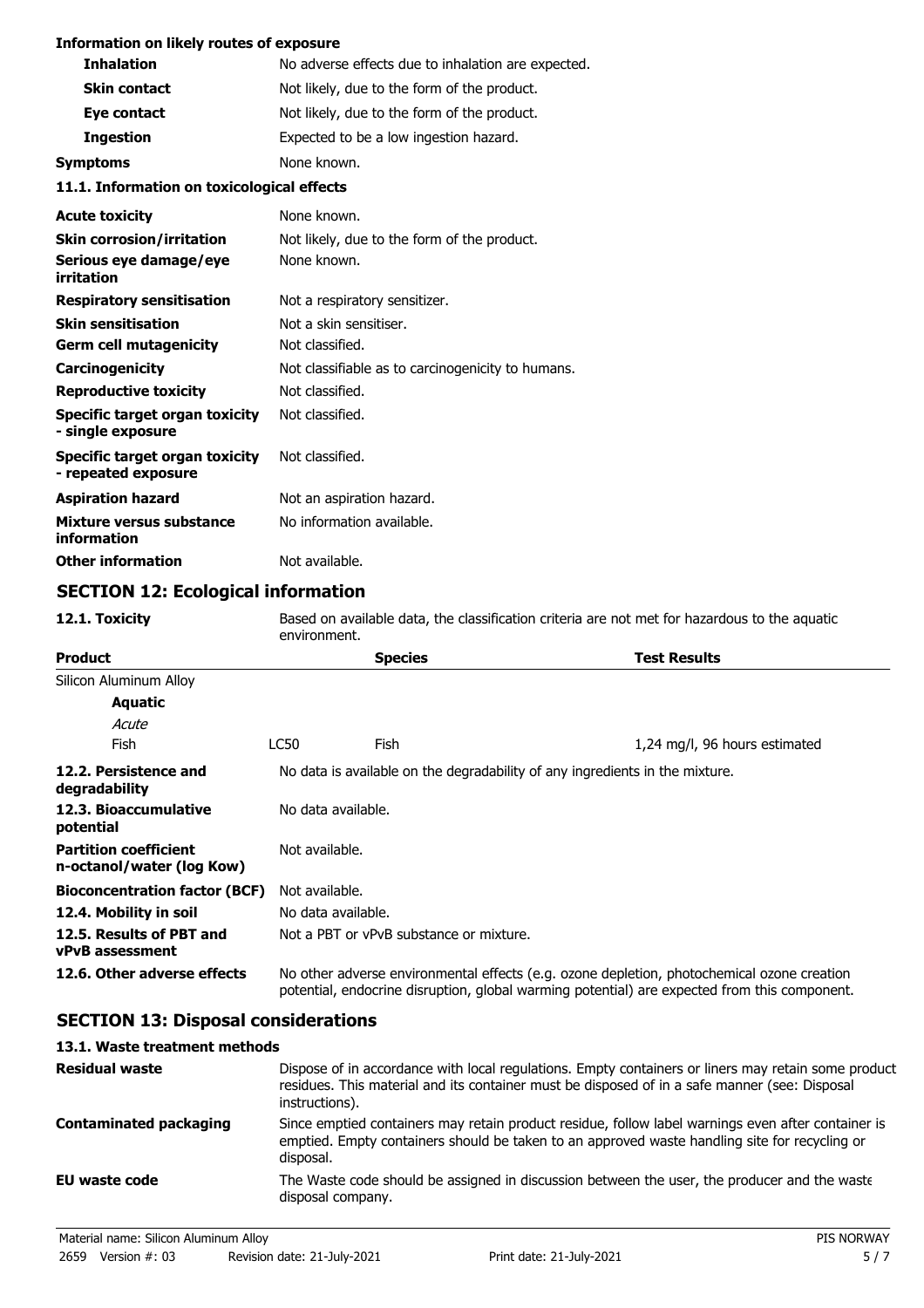Collect and reclaim or dispose in sealed containers at licensed waste disposal site. Dispose of contents/container in accordance with local/regional/national/international regulations. **Special precautions Dispose in accordance with all applicable regulations.** 

# **SECTION 14: Transport information**

#### **ADR**

14.1. - 14.6.: Not regulated as dangerous goods.

#### **RID**

14.1. - 14.6.: Not regulated as dangerous goods.

#### **ADN**

14.1. - 14.6.: Not regulated as dangerous goods.

#### **IATA**

14.1. - 14.6.: Not regulated as dangerous goods.

#### **IMDG**

14.1. - 14.6.: Not regulated as dangerous goods.

### **SECTION 15: Regulatory information**

**15.1. Safety, health and environmental regulations/legislation specific for the substance or mixture**

#### **EU regulations**

**Regulation (EC) No. 1005/2009 on substances that deplete the ozone layer, Annex I and II, as amended** Not listed.

**Regulation (EU) 2019/1021 On persistent organic pollutants (recast), as amended**

Not listed.

**Regulation (EU) No. 649/2012 concerning the export and import of dangerous chemicals, Annex I, Part 1 as amended**

#### Not listed.

**Regulation (EU) No. 649/2012 concerning the export and import of dangerous chemicals, Annex I, Part 2 as amended**

Not listed.

**Regulation (EU) No. 649/2012 concerning the export and import of dangerous chemicals, Annex I, Part 3 as amended**

Not listed.

**Regulation (EU) No. 649/2012 concerning the export and import of dangerous chemicals, Annex V as amended** Not listed.

**Regulation (EC) No. 166/2006 Annex II Pollutant Release and Transfer Registry, as amended** Aluminium (CAS 7429-90-5)

**Regulation (EC) No. 1907/2006, REACH Article 59(10) Candidate List as currently published by ECHA** Not listed.

#### **Authorisations**

**Regulation (EC) No. 1907/2006, REACH Annex XIV Substances subject to authorization, as amended** Not listed.

#### **Restrictions on use**

**Regulation (EC) No. 1907/2006, REACH Annex XVII Substances subject to restriction on marketing and use as amended**

Not listed.

**Directive 2004/37/EC: on the protection of workers from the risks related to exposure to carcinogens and mutagens at work, as amended.**

Not listed.

#### **Other EU regulations**

| Aluminium (CAS 7429-90-5)   | Directive 2012/18/EU on major accident hazards involving dangerous substances, as amended                           |
|-----------------------------|---------------------------------------------------------------------------------------------------------------------|
| <b>Other regulations</b>    | The product is classified and labelled in accordance with Regulation (EC) 1272/2008 (CLP<br>Regulation) as amended. |
| <b>National regulations</b> | Follow national regulation for work with chemical agents in accordance with Directive 98/24/EC, as<br>amended.      |
| 15.2. Chemical safety       | No Chemical Safety Assessment has been carried out.                                                                 |

### **assessment**

# **SECTION 16: Other information**

**List of abbreviations** Not available.